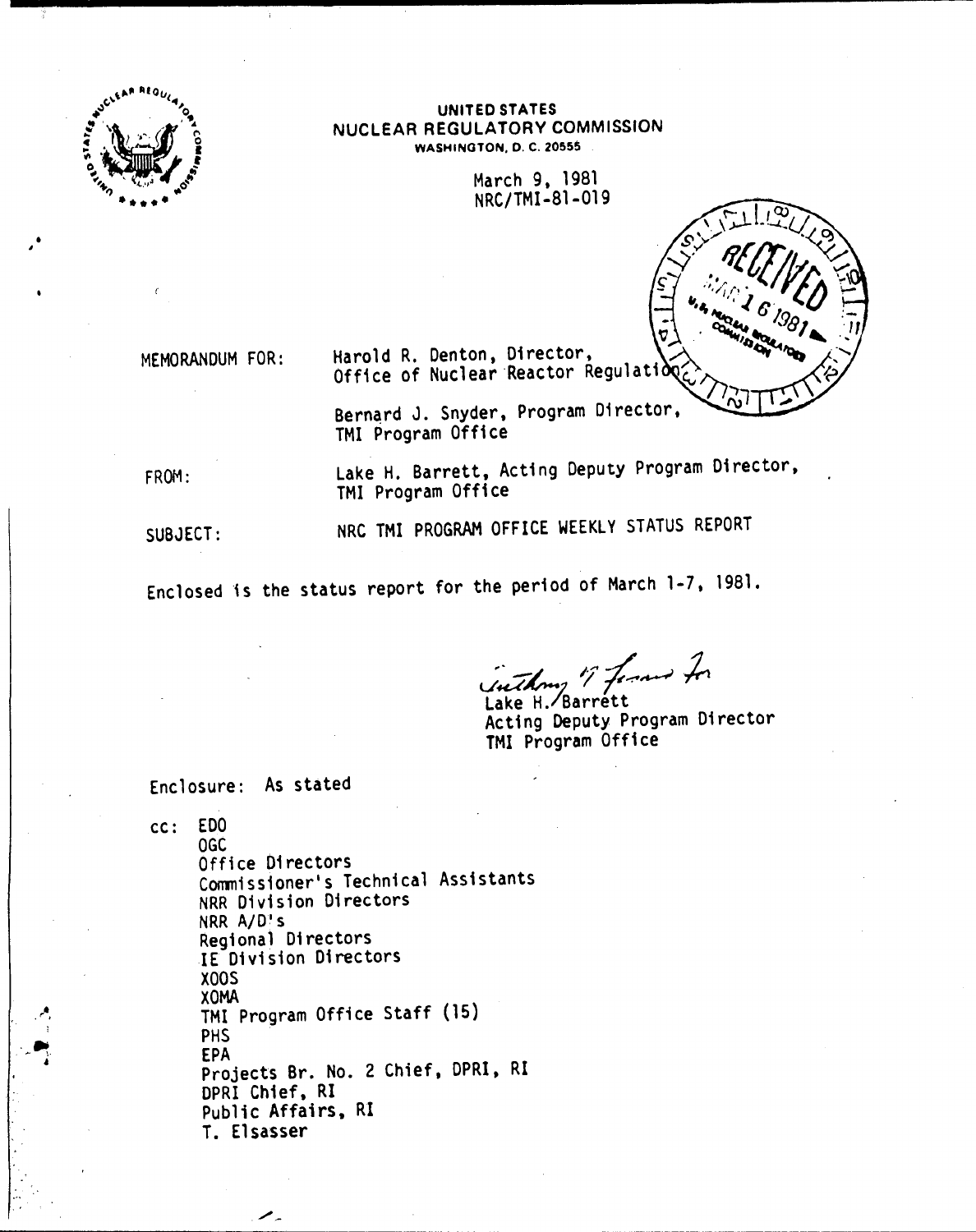## NRC TMI PROGRAM OFFICE WEEKLY STATUS REPORT

Week of March 1-7, 1981

#### Plant Status

Core Cooling Mode: Heat transfer from the reactor coolant system (RCS) loops to reactor building ambient.

Available Core Cooling Modes: Long-term cooling "B" (once through steam generator-B); decay heat removal systems.

RCS Pressure Control Mode: Standby Pressure Control (SPC) System.

Backup Pressure Control Mode: Mini Decay Heat Removal (MOHR) System.

Major Parameters (as of 0500, March 6, 1981) (approximate values) Average lncore Thermocouples: 120°F Maximum lncore Thermocouple: 150°F

RCS Loop Temperatures:

| Hot Leg                         | 116°F                            | 119°F                            |
|---------------------------------|----------------------------------|----------------------------------|
| ٠<br>Cold Leg $(1)$<br>٠<br>(2) | $66^{\circ}$ F<br>$66^{\circ}$ F | $66^{\circ}$ F<br>$65^{\circ}$ F |

RCS Pressure: 100 psig

Reactor Building: Temperature: 58°F Water level: Elevation 290.7 ft. (8.2 ft. from floor) via penetration 401 manometer<br>-0.4 psig Pressure: -0.4 psig Concentration: 8.9 x 10-5 uCi/cc (Kr-85) (sample taken 3/2/81)

# Effluent and Environmental (Radiological) Information

1. Liquid effluents from TMI site released to the Susquehanna River after processing, were made within the regulatory limits and in accordance with NRC requirements and City of Lancaster Agreement dated February 27, 1980.

During the period February 27,1981, to March 5, 1981, the effluents contained no detectable radioactivity at the discharge point for individual effluent sources which originated within Unit 2.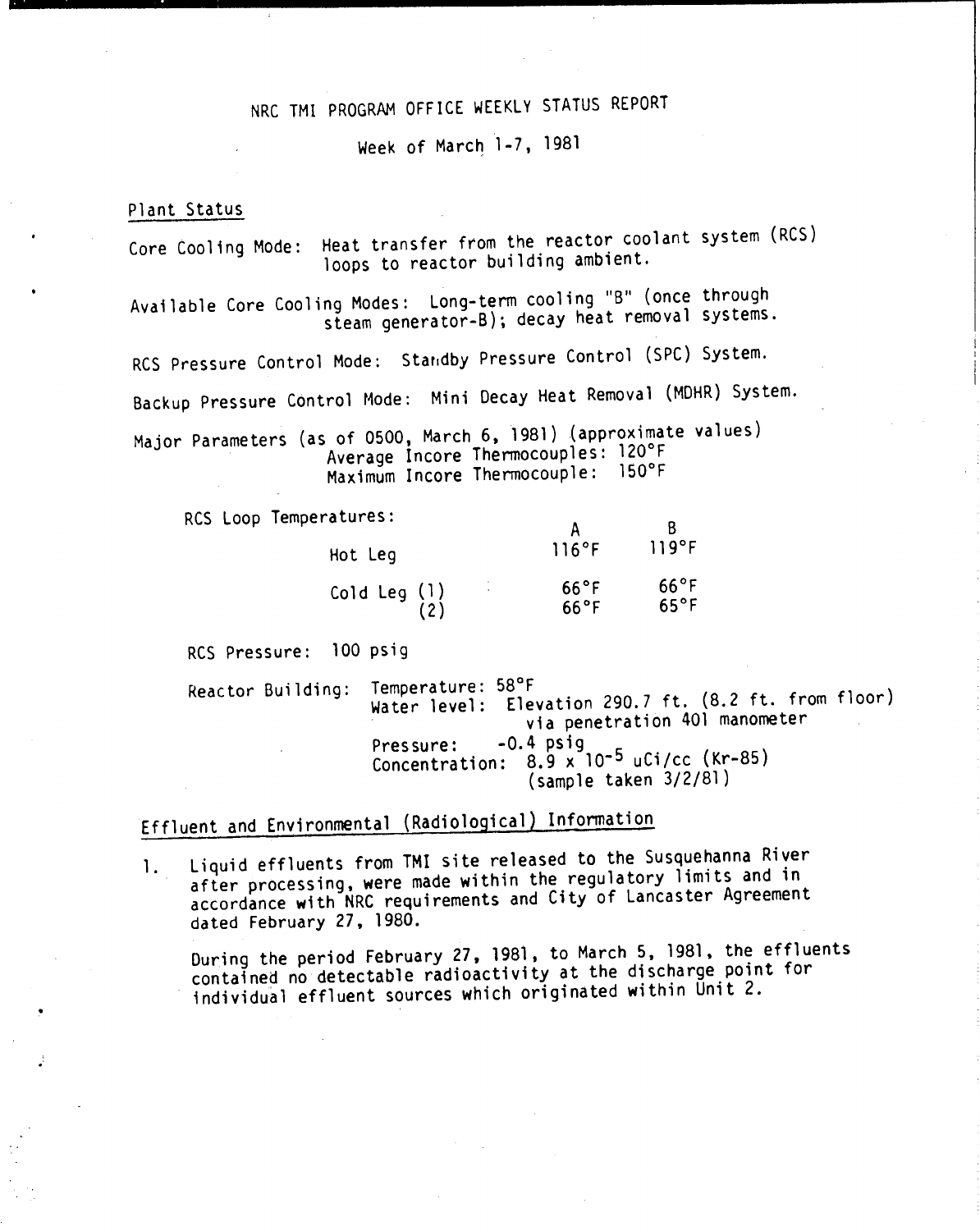- 2. EPA Environmental Data. Results from EPA monitoring of the environment around the TM! site were as follows:
	- The EPA measured Krypton-8S (Kr-8S) concentrations (pCi/m3) at several environmental monitoring stations and reported the following results:

| Location           | February 20 - February 27, 1981 |
|--------------------|---------------------------------|
|                    | $(pC1/m^3)$                     |
| Bainbridge         | 22                              |
| Goldsboro          | 23                              |
| Observation Center | 22                              |
| Middletown         | 22                              |

All of the above levels of Kr-8S are considered to be background levels.

- No radiation above normally occurring background levels was detected in any of the samples collected from the EPA's air and gamma rate networks during the period from February 25, 1981, through March 5, 1981.
- 3. NRC Environmental Data. Results from NRC monitoring of the environment around the TMI site were as follows:
	- The following are the NRC air sample analytical results for the onsite continuous air sampler:

| Sample | Period                              | $I-131$ $Cs-137$<br>$(uCl/cc)$ $(uCl/cc)$ |
|--------|-------------------------------------|-------------------------------------------|
| HP-256 | February 18, 1981-February 25, 1981 | $<8.1$ E-14 $<8.1$ E-14                   |
| HP-257 | February 25, 1981-March 4, 1981     | $<8.3$ E-14 $<8.3$ E-14                   |

- 4. Licensee Radioactive Material and Radwaste Shipments. The following shipments were made:
	- On Monday, March 2. 1981, a 40 ml Unit 2 reactor coolant  $\rightarrow$ sample was sent to Babcock and Wilcox (B&W), Lynchburg, Virginia.
	- On Monday, March 2, 1981, a 15 m1 Unit 2 liquid sample from -the Control Building Expansion Seal Bore Hole #8 was mailed to Science Applications Incorporated (SAI), Rockville, Maryland.

\_..\_-----\_ ..•..•\_------------------------\_.\_---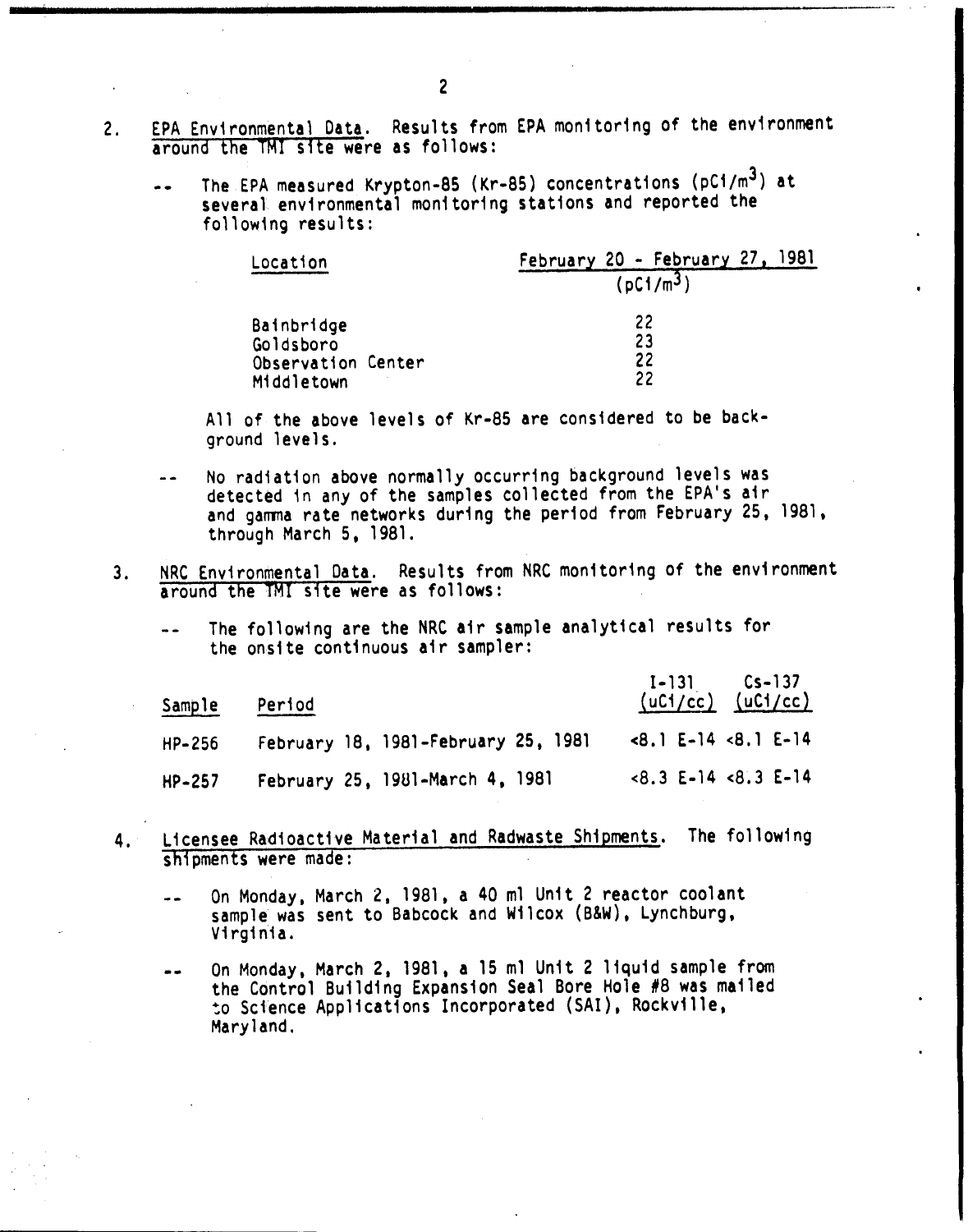- On Tuesday, March 3, 1981, twelve air sample filter papers  $\sim$   $\sim$ from Unit 2 were mailed to Teledyne Isotopes, Westwood, New Jersey.
- On Tuesday, March 3,1981, a one liter sample from the Unit 1 "B" Waste Evaporator Condensate Storage Tank (WECST) was sent to Teledyne Isotopes, Westwood, New Jersey.
- On Wedensday, March 4, 1981, paint chips from the Unit 2 Reactor Building interior were shipped to SAl, Rockville, Maryland.

### Major Events

*I*

*l*

 $\frac{1}{2}$ 

- 1. Reactor Building Entry. The seventh reactor building entry has been delayed to March 18, 1981. The rescheduling was necessitated by delays in constructing the equipment to sample the sump water and to perform a zeolite resin column test.
- 2. Contaminated Building Expansion Joint. In order to monitor the water level in the cork building expansion joint, the licensee has installed a metal tube in the joint. The tube is located in the portion of the joint that runs north-south in the control building basement, just east of the reactor building perimeter. (After heavy rain, water has been found in this joint.) The water level will be checked on a regular schedule by inserting a dip-stick into the tube.

The cork and water samples that the licensee took earlier at the expansion joint are being analyzed for radioactive contamination.

3. Test Boring,Program Status. The results of analysis for gamma emitting isotopes from test boring no. 2 have been received for samples taken during February 1981. The results of the analysis are listed below.

|                                     | Test Boring No. 2            |                                |
|-------------------------------------|------------------------------|--------------------------------|
| Date                                | $Cs$ <sup>134</sup> (pCi/1)  | $Cs^{137}$ (pCi/1)             |
| Feb 4<br>Feb 11<br>Feb 18<br>Feb 25 | 6.2<br>134.0<br>75.9<br>21.0 | 12.7<br>371.0<br>189.0<br>56.0 |

A trace quantity of cobalt 60 was detected in test boring no. 2 on February 11, 1981. The cobalt was not detected in any other samples.

The gamma spectroscopy analysis of samples taken in February from test borings in the vicinity of boring no. 2 did not identify any radioisotopes.